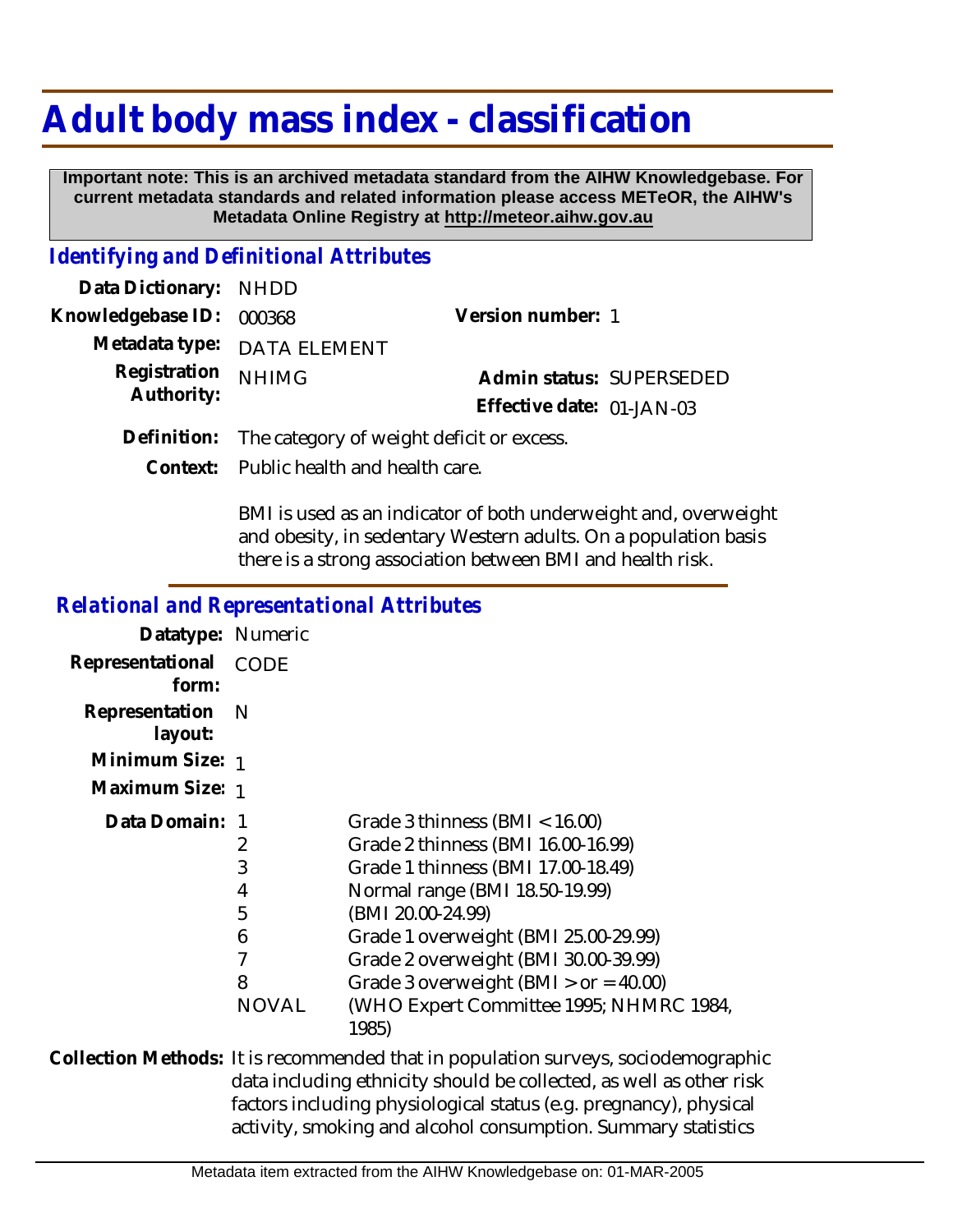may need to be adjusted for these variables.

| National health data elements currently exist for sex, date of birth, |  |
|-----------------------------------------------------------------------|--|
| country of birth and Indigenous Status. Data elements are being       |  |
| developed for physical activity and smoking.                          |  |

Standard definitions of overweight and obesity in terms of BMI are used to derive age-specific and age-adjusted indicators of overweight and obesity for reporting progress towards National Health Goals and Targets.

Related metadata: is used in conjunction with Adult body mass index version 1 has been superseded by Body mass index - classification version 2

#### *Administrative Attributes*

- Source Document: 'Physical status: the use and interpretation of anthropometry' (WHO Expert Committee 1995)
- **Source Organisation:** World Health Organization (see also Comments)

Comments: Submitting organisation: The Expert Working Group on Data Standards for Indicators of Body Fatness in Australian Adults through the National Centre for Monitoring Cardiovascular Disease, Australian Institute of Health and Welfare.

> Responsible organisation: National Health Data Committee (NHDC) / National Centre for Monitoring Cardiovascular Disease, Australian Institute of Health and Welfare.

> There are, however, many individuals for whom BMI is an inappropriate measure of body fatness. These are individuals whose high body mass is due to excess muscle rather than fat (e.g. body builders or others in whom the level of physical activity promotes an increase in muscle mass); or in those with osteoporosis who will have a lower than usual BMI; or those who have a different body build (e.g. individuals with unusually long or short legs or a different body fat distribution) (WHO Expert Committee 1995). This is particularly important when assessing individuals but should also be taken into account in interpreting data from populations in which there are sub-groups with genetic or environmental differences in body build, composition, skeletal proportions or body fat distribution.

Epidemiological research shows that there is a strong association between BMI and health risk. Excess adipose tissue in adults is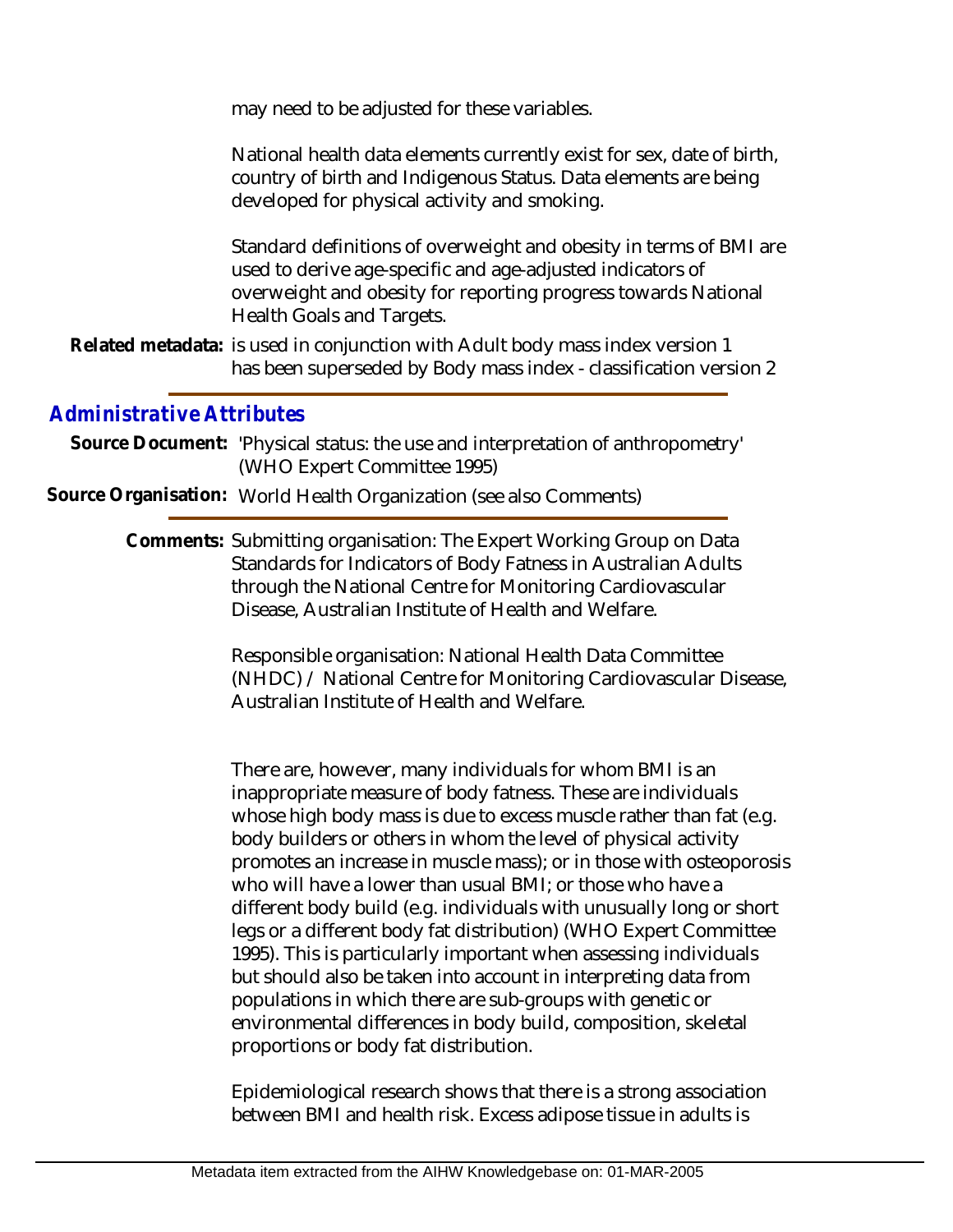associated with excess morbidity and mortality from conditions such as hypertension, unfavourable blood lipid concentrations, diabetes mellitus, coronary heart disease, some cancers, gall bladder disease, and osteoarthritis. It may also lead to social and economic disadvantage as well as psychosocial problems. It is a major public health issue in most industrialised societies.

Overweight and obesity, as defined by NHMRC guidelines for the interpretation of BMI (NHMRC 1984, 1985), are exceedingly common in Australia and their prevalence is increasing. The direct economic cost of obesity (BMI = 30) to Australia was estimated to be over \$500 million in 1992-93 (NHMRC 1997).

Thinness (low BMI) is also an indicator of health risk, often being associated with general illness, anorexia, cigarette smoking, drug addiction and alcoholism. Low BMI is consistently associated with increased risk of osteoporosis and fractures in the elderly.

The WHO may revise this classification to:

- 1 Grade 3 thinness (BMI < 16.00)
- 2 Grade 2 thinness (BMI 16.00 16.99)
- 3 Grade 1 thinness (BMI 17.00 18.49)
- 4 Normal range (BMI 18.50 24.99)
- 5 Overweight (BMI 25.00 29.99)
- 6 Obesity Grade 1(BMI 30.00 34.99)
- 7 Obesity Grade 2 (BMI 35.00 44.99)
- 8 Obesity Grade 3 (BMI = 45.00)

This data element applies to persons aged 18 years or older. It is recommended for use in population surveys and health care settings.

Presentation of data:

Methods used to establish cut-off points for overweight have been arbitrary and, as a result, cut-off points vary between countries. The data are derived mainly from studies of mortality and morbidity risk performed in people living in western Europe or the United States of America, and cut-off points for BMI as an indicator of adiposity and risk in populations who differ in body build and genetic disposition are likely to vary. Caution is required in relation to BMI cut-off points when used for different ethnic groups because of limited outcome data for some ethnic groups, e.g. Aboriginal and Torres Strait Islander peoples. Further, the cut-off points for adults should not be used for children.